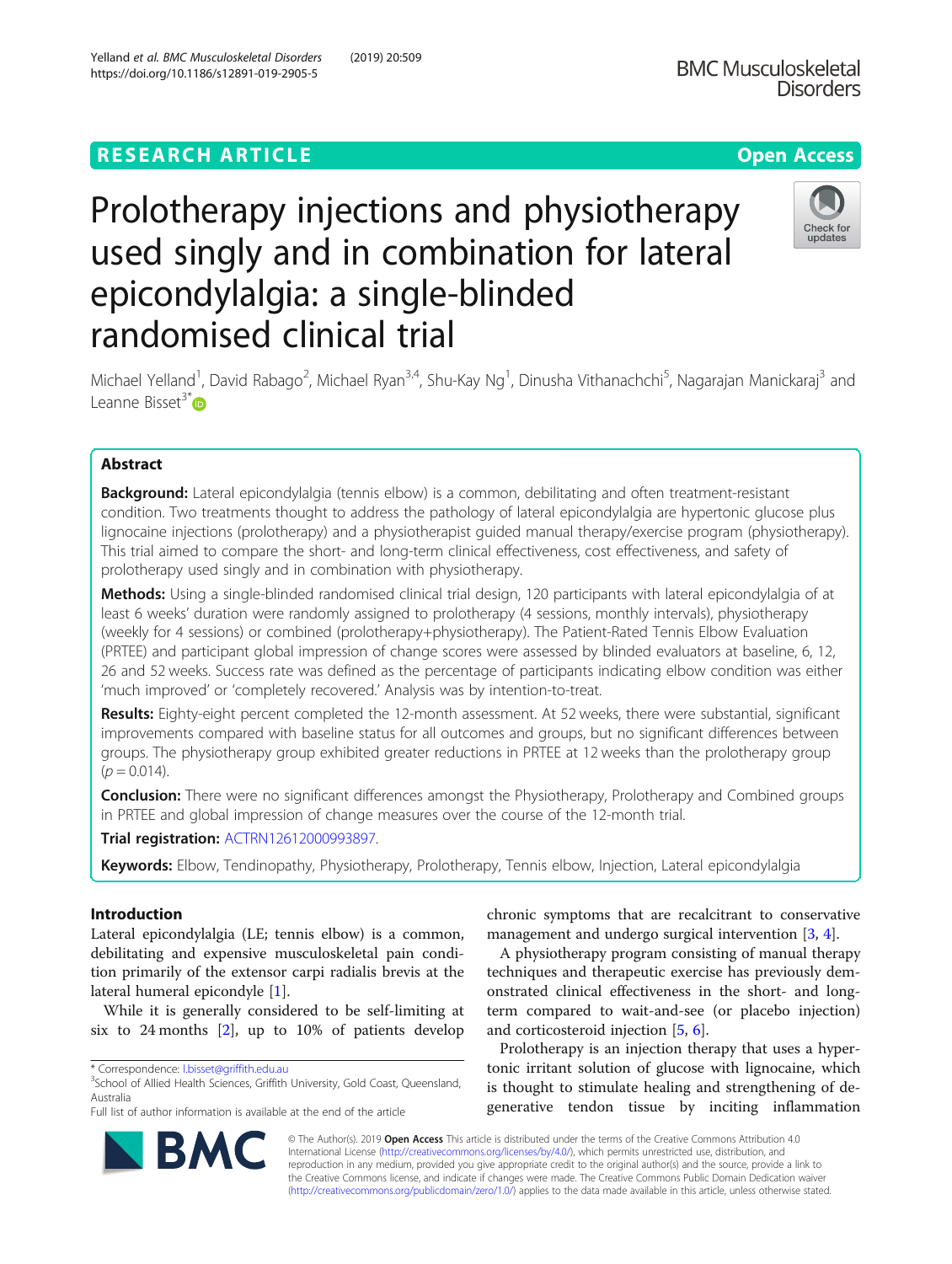followed by collagen deposition and remodelling [\[7,](#page-9-0) [8](#page-9-0)]. Preliminary studies have reported that prolotherapy for LE can result in improved quality of life, pain and function, and may modify the disease course at the level of the damaged tendons [[7,](#page-9-0) [8\]](#page-9-0). While early clinical trial and anecdotal evidence are promising, prolotherapy for LE lacks high-level evidence of effectiveness.

Whilst there is controlled trial evidence that physiotherapy-directed treatment is more effective than usual care [[5,](#page-8-0) [6\]](#page-8-0) and that prolotherapy injections are more effective than placebo injections [\[8](#page-9-0)], physiotherapy-directed treatment and prolotherapy injections have never been directly compared in a pragmatic trial. This is a question of considerable interest to clinicians choosing from the available active treatments and for the patients and health funds who pay for them. Furthermore, given that both exercise and prolotherapy injections are hypothesised to effect clinical outcomes through targeting tissue regeneration  $[9, 10]$  $[9, 10]$  $[9, 10]$  $[9, 10]$  $[9, 10]$ , the combined effect of prolotherapy with physiotherapy may be proportionally larger than each treatment singly applied. The aim of this study was to investigate the short and long term clinical and cost effectiveness of prolotherapy versus physiotherapy, both singly and in combination in people with LE.

## Materials and methods

## Study design

This was a randomised, single-blinded clinical trial with 1-year follow-up, performed in a community setting in Australia. Ethical approval was obtained from the local university Human Research Ethics Committee (PES/11/ 12/HREC). The trial was prospectively registered with the Australian New Zealand Clinical Trials Registry (ACTRN12612000993897).

## Participants

Volunteers were included if they were aged 18–70 years and had a clinical diagnosis of LE, defined as pain over the lateral humeral epicondyle of at least 6 weeks' duration provoked by palpation and resisted wrist/middle finger extension or gripping [[11\]](#page-9-0). In addition, participants needed to score at least 20/100 on the Patient Rated Tennis Elbow Evaluation (PRTEE) and be able to understand enough English to complete the outcome questionnaires. Exclusion criteria included any treatment for their elbow pain by a health care practitioner within the preceding 3 months, concomitant neck or other arm pain causing disability or requiring treatment within the last 6 months, clinical evidence of other primary sources of lateral elbow pain, upper limb fractures within the preceding 10 years, elbow surgery, systemic inflammatory disorder or malignancy, any contraindications to

the study treatments, unresolved litigation or workers compensation claims, and pregnancy or breastfeeding.

Participants were recruited from September 2012 to June 2014, via referrals from health professionals and through local media, social and web-based advertising. Eligibility was initially assessed via a telephone screen followed by a clinical assessment by an experienced musculoskeletal physiotherapist. Volunteers meeting eligibility criteria gave informed written consent prior to enrolment by the trial administrator.

Participants were randomised to prolotherapy injections, manual therapy/exercise (physiotherapy) or a combination of both (prolotherapy+physiotherapy), using a computer-generated block randomisation schedule  $(N =$ 6) generated and administered independently by the University Clinical Trials Centre. The trial administrator assigned the participants to their treatments and liaised with treating practitioners. Study personnel involved in participant screening, treatment and assessment were blind to group allocation throughout the full duration of the trial.

## Sample size

An estimated 120 participants (40 per group) were required to detect a clinically important improvement of 13 points from baseline on the Patient Rated Tennis Elbow Evaluation (PRTEE;  $\alpha = 0.05$ ,  $\beta = 0.1$ ) [\[12](#page-9-0)] and to detect a 20% difference between groups in the proportion of participants achieving 'success' according to the participant Global Impression of Change (GIC; α = 0.05,  $\beta$  = 0.2), assuming a success rate of 43% in the Combined group, and a 23% rate in the Physiotherapy group, and allowing for 10% loss to follow-up [[5\]](#page-8-0).

## **Treatment**

All participants were provided with written educational material on their condition, with advice to use their affected arms but to avoid activities that resulted in increased pain for several minutes or more. They were encouraged to avoid use of non-trial treatments and asked to record them if they were used. In participants with bilateral LE, both elbows were treated, with the more severely affected side being the focus of outcome assessment and analysis to ensure that it met the eligibility criteria and to avoid a potential source of selection bias.

## Physiotherapy

A standardised treatment protocol was implemented, based on a previously evaluated program that has demonstrated effectiveness [\[4](#page-8-0), [5\]](#page-8-0). Four, 30-min treatment sessions were provided at weekly intervals by a postgraduate trained musculoskeletal physiotherapist in a private practice setting. An evidence-based, pragmatic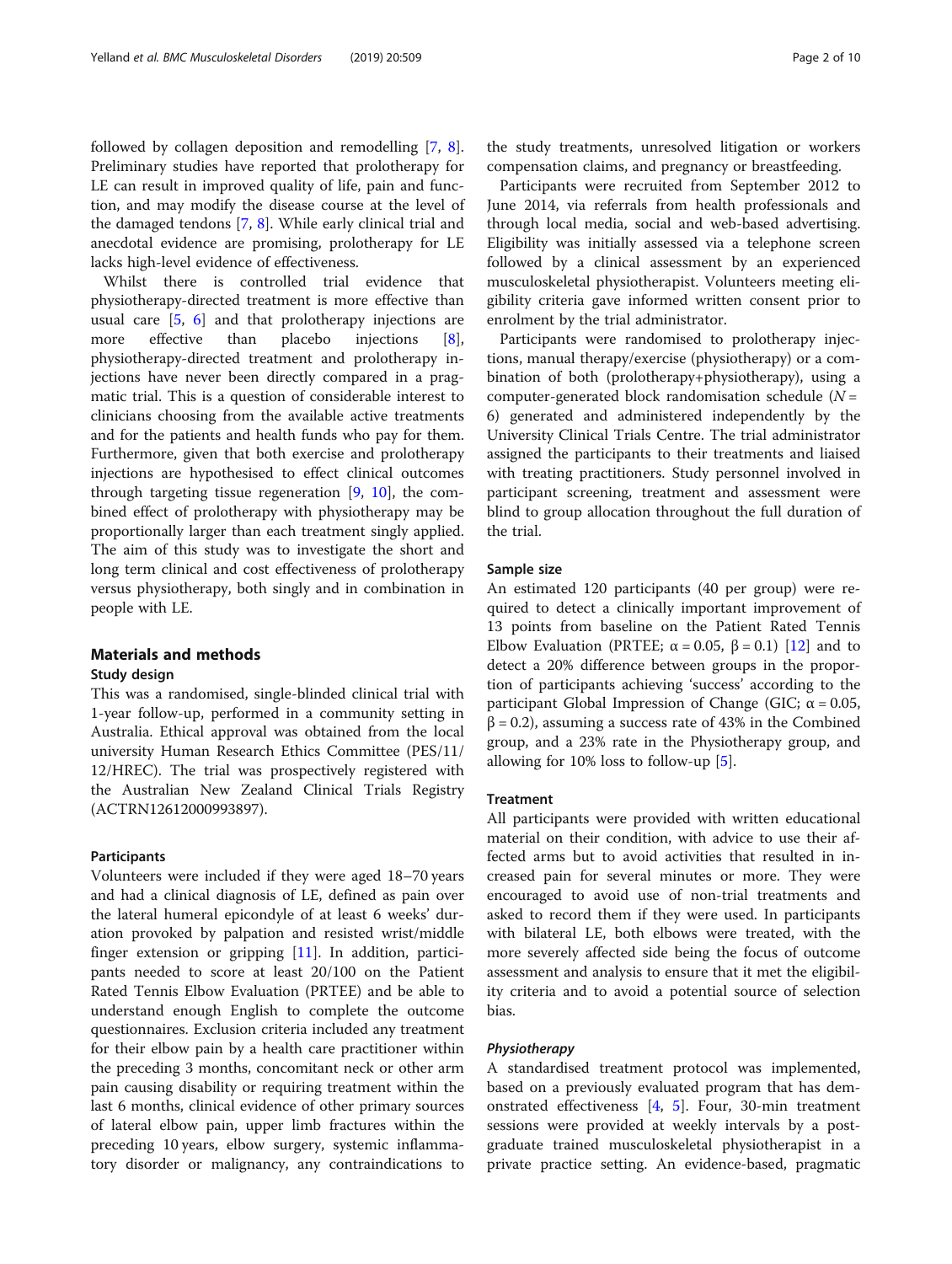multimodal program, comprising education, manual therapy and therapeutic exercise, was used in conjunction with a home exercise program [[4](#page-8-0), [12](#page-9-0)]. Specific manual therapy techniques known as Mobilisation-With-Movement (MWM) were applied. In addition, three main groups of exercises were pragmatically prescribed: (a) Sensorimotor retraining of gripping and posture correction were commenced early in the physiotherapy intervention; (b) progressive resistance exercise for the wrist extensors were prescribed based on identified strength deficits; and (c) exercises geared towards general arm strengthening were also prescribed. The physiotherapist prescribed exercises based on the participant's capabilities at each session to allow for optimal exercise volume and load setting. The overriding rule for all exercise was that pain should not be provoked during or after exercise. The physiotherapist reviewed the prescribed exercises at the commencement of each treatment session, and monitored adherence to the home program by reviewing a self-reported exercise diary completed by the participant each week.

#### Prolotherapy injection

The injection protocol for prolotherapy was based on one developed in the 1950s [[13\]](#page-9-0) and later refined [\[14](#page-9-0)], and which is commonly taught to practitioners in the USA [\[15](#page-9-0)]. It was delivered at either a general practice or university-based health clinic by one of two general medical practitioners, each with more than 15 years' experience in prolotherapy treatments. At each visit, the elbow was palpated for tenderness at points regarded as sources of pain in lateral epicondylalgia, i.e., over the lateral epicondyle, supracondylar ridge, radial head, lateral collateral and annular ligaments, and the common extensor tendon and musculotendinous junction. Each tender point was injected with 0.5 to 1.0 ml of solution containing 20% glucose and 0.4% lignocaine using a peppering technique with a 25-gauge needle. The total amount of solution injected depended on the number of tender points, but did not exceed 5 ml. Participants were advised to expect a temporary increase in pain for a few days following treatment, and to avoid antiinflammatory medications during this period as they could theoretically reduce the effect of the injections. Non-prescription analgesics were permitted as required. The injections were repeated at 4, 8 and 12 weeks after the initial treatment session. Participants could exit this protocol early if there was either a full recovery or persistent worsening of elbow pain at any stage.

## Combined treatment

This involved both protocols described above, but with the physiotherapy protocol timed for 1, 2, 3 and 5 weeks after the first prolotherapy treatment to minimise exacerbation of any post-injection soreness.

#### Outcome assessment

Baseline demographic and clinical characteristics included age, sex, body mass index, duration of current condition, affected side, hand dominance, occupation, current work status, income, physical activity status, current medications and smoking status. The primary outcomes assessed in this trial were the PRTEE and the participant's perceived Global Impression of Change (GIC). The PRTEE is a condition-specific self-reported questionnaire comprising five pain items and 10 functional disability items on 11-point numerical rating scales. The PRTEE has excellent test-retest reliability  $(r = 0.93)$  and sensitivity to change  $[16-18]$  $[16-18]$  $[16-18]$ , with a clinically important change of 11/100 or 37% from baseline [[12\]](#page-9-0). The GIC used a 6-point Likert scale ranging from 'much worse' to 'completely recovered'. A dichotomous measure of success was defined as either 'much improved' or 'completely recovered' [[5](#page-8-0), [6](#page-8-0)].

Secondary outcomes included validated measures of (a) pain severity, recorded as 'the level of pain you currently experience at rest' and 'the worst level of pain you have experienced in the past 7 days', each using a 0 to10-point numerical rating scale  $(0 = no$  pain at all,  $10 =$  worst pain imaginable) [\[19\]](#page-9-0); (b) quality of life via the EuroQoL EQ-5D-3 L scored using Australian weights [\[20](#page-9-0), [21\]](#page-9-0); and (c) pain-free grip strength (PFG) [[22\]](#page-9-0).

The use of medication and other not-per-protocol treatments related to the elbow pain were recorded at each follow-up assessment. The costs of these additional treatments, including costs for general practitioner, medical specialist, or allied health visits, aids and appliances and medications were estimated at contemporary market rates. These costs represented the costs to both the government and the participant. The cost of the trial treatments was calculated from the Australian Medicare Benefits Schedule rebates [\[23](#page-9-0)] and the schedule of fees from the local state workers compensation organisation (website accessed 1st September 2014).

Adverse events potentially related to treatment were recorded at all treatment visits and follow-up assessments. Recurrence of condition was defined as participants who moved from a self-reported 'success' on follow-up assessment up to 12 weeks, to a 'non-success' at 26 or 52 weeks' follow-up [\[5](#page-8-0), [6\]](#page-8-0). Compliance with treatment in all groups was defined as a minimum of 75% attendance at treatment sessions; compliance with the exercise protocol was assessed by a questionnaire at each follow-up assessment and was defined as performing the exercises more than twice weekly for the first 12 weeks. All outcome measures were assessed face-to-face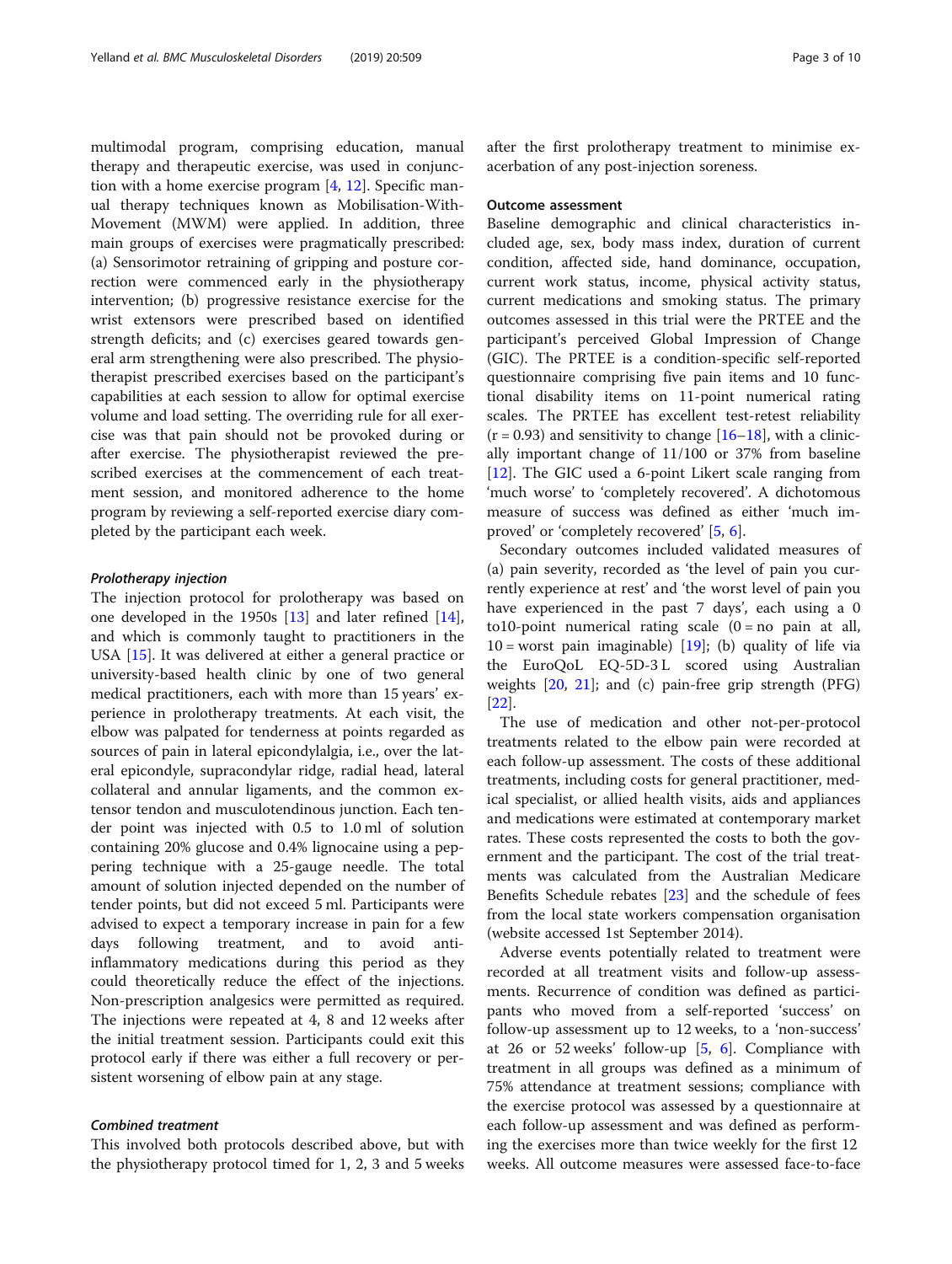<span id="page-3-0"></span>with a blinded assessor at baseline and at 6, 12, 26 and 52 weeks with the exception of the GIC, which was not assessed at baseline.

## Data analyses

Demographic and clinical characteristics at baseline were compared between treatment groups to assess the effectiveness of the randomisation procedure. Analyses of outcome data were performed on an intention-to-treat basis by an experienced statistician who was blind to group allocation, using SPSS version 24 (IBM, Chicago, IL). The longitudinal outcome of the PRTEE was analysed using the Generalised Estimating Equation (GEE), with a firstorder autoregressive relationship AR [[1\]](#page-8-0) working correlation structure to account for within-participant correlation for repeated measurements, and robust estimator for covariance matrix [\[24\]](#page-9-0). The GEE is a widely used method for the analysis of longitudinal data. It considers

measurements at multiple time points simultaneously and allows for testing the overall significance of the effects. With the GEE, a normal distribution with an identity link was used for scale variable outcomes, while a binomial distribution with a logit link was used for categorical binary variable outcome of success. The assumption of normality within the GEE framework was checked for scale variable outcomes. The effects of treatment, time, and treatment by time interaction were included in all models. The Wald  $\chi^2$  test was used to assess between-group differences and within-group differences in outcomes over time. The GEE works well with missing data, assuming that they are missing completely at random (MCAR) so data imputation was not needed.

Subgroup analyses were performed assessing baseline demographic characteristics for their influence on treatment effects, and reporting adjusted results if they were

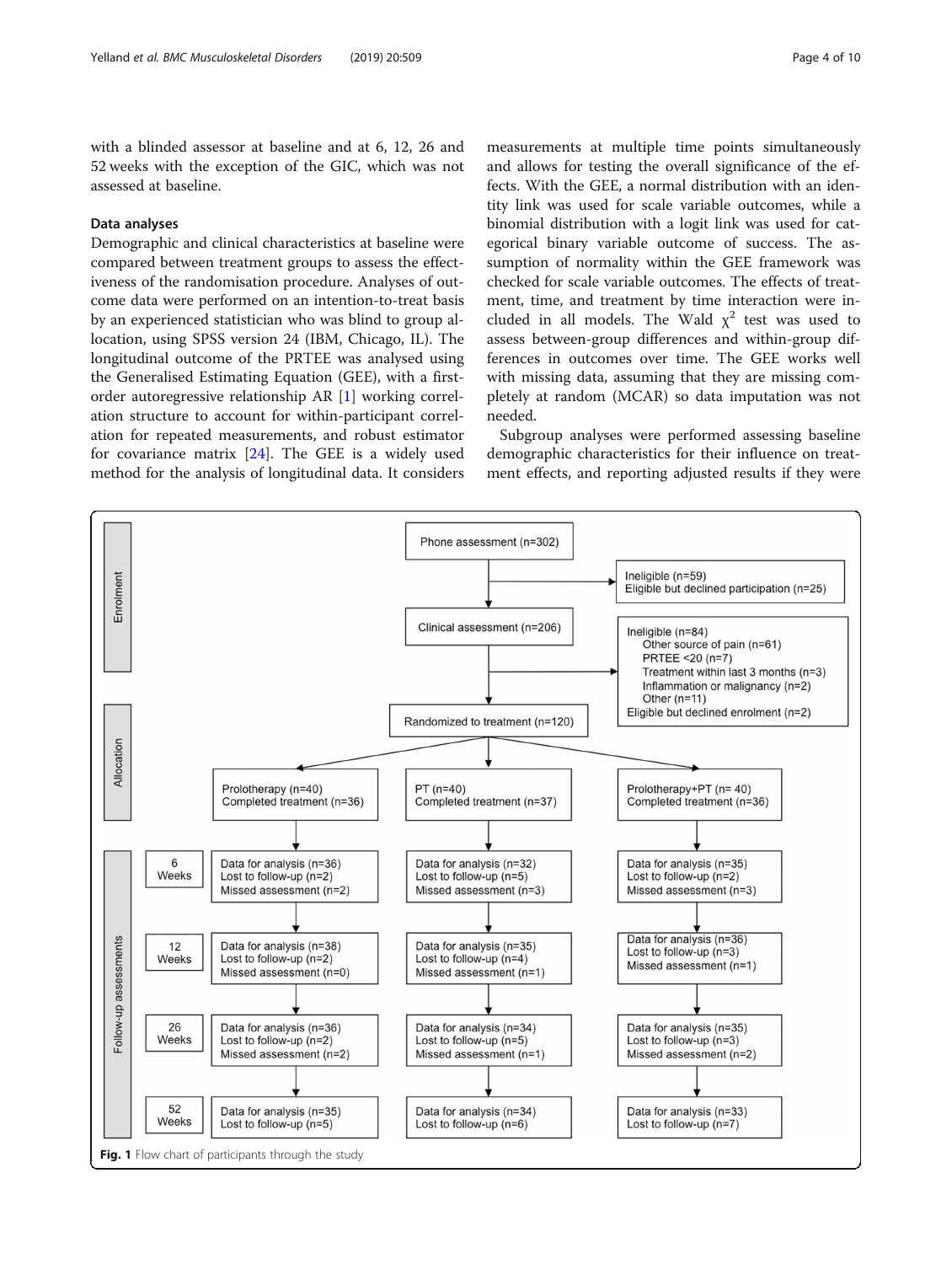found to significantly influence outcomes. Differences in medication use and use of other not-per-protocol treatments between groups were analysed using the Chisquared test. Protocol and not-per-protocol treatment costs were calculated for each group and an analysis of the incremental cost-effectiveness ratio at the follow-up point of maximal differences in the proportion of responders between groups.

## Results

## Participants

One hundred and twenty participants were included in the analysis (Fig. [1](#page-3-0)), with  $> 85\%$  follow-up rates across all groups. The distribution of demographic and clinical characteristics amongst the three groups was similar (Table 1). Compliance rates for treatment was 93% for Prolotherapy, 93% for Physiotherapy and 95% for the

Combined group. The outcome assessor correctly guessed group allocation for 31 participants (26%) a guess rate that is less than the random chance rate for three groups (33%).

## Treatment

Overall, there was no significant difference in PRTEE between groups over time in the omnibus analysis ( $p =$ 0.23; Table [2](#page-5-0)). Similarly, there was no significant difference between groups in terms of the proportion of those achieving the minimum clinically important reduction of 37% in PRTEE scores from baseline ( $p = 0.77$ ). However, all groups demonstrated a significant improvement in PRTEE over time ( $p < 0.001$ ). In the short term, reduction in PRTEE scores was significantly greater at 12 weeks  $(p = 0.01)$  for Physiotherapy compared to Prolotherapy (Table [2](#page-5-0); Fig. [2](#page-6-0)). Most participants reported a

Table 1 Baseline demographic and clinical characteristics of participants by treatment group, reported as mean (standard deviation) unless otherwise specified

| Characteristics                         | Prolotherapy  | Combined      | Physiotherapy | Total          |
|-----------------------------------------|---------------|---------------|---------------|----------------|
|                                         | $n = 40$      | $n = 40$      | $n = 40$      | $N = 120$      |
| Age, years                              | 49.2 (7.2)    | 47.8 (7.0)    | 51.0 (9.0)    | 49.3 (7.8)     |
| Women, N (%)                            | 18 (45%)      | 18 (45%)      | 16 (40%)      | 52 (43%)       |
| Duration, weeks median, (IQR)           | 23.0 (22.0)   | 19.5 (18.0)   | 21.0 (43.0)   | 22.0 (27.0)    |
| Employment                              |               |               |               |                |
| Manual work                             | 17 (42.5%)    | 20 (50%)      | 24 (60%)      | 61 (50.8%)     |
| Non-manual work                         | 19 (47.5%)    | 13 (32.5%)    | 11 (27.5%)    | 43 (35.8%)     |
| Not working                             | 4 (10%)       | 7 (17.5%)     | 5 (12.5%)     | 16 (13.3%)     |
| Previous episode of LE, N (%)           |               |               |               |                |
|                                         | 12 (30%)      | 13 (33.3%)    | 15 (37.5%)    | 40 (33.6%)     |
| Progress trajectory before study, N (%) |               |               |               |                |
| Better                                  | 13 (33.3%)    | 12 (30.0%)    | 11 (28.9%)    | 36 (30.8%)     |
| Worse                                   | 13 (33.3%)    | 17 (42.5%)    | 12 (31.6%)    | 42 (35.9%)     |
| Same                                    | 13 (33.3%)    | 11 (27.5%)    | 15 (39.5%)    | 39 (33.3%)     |
| Affected side, N (%)                    |               |               |               |                |
| Right                                   | 28 (70%)      | 19 (47.5%)    | 24 (60%)      | 71 (59.2%)     |
| Left                                    | 6 (15%)       | 18 (45.0%)    | 6 (15%)       | 30 (25.0%)     |
| Bilateral                               | 6 (15%)       | 3(7.5%)       | 10 (25%)      | 19 (15.8%)     |
| Dominant side affected, Proportion (%)  |               |               |               |                |
| Dominance = Right                       | 32/36 (88.9%) | 22/38 (57.9%) | 32/36 (88.9%) | 86/110 (78.2%) |
| Dominance = Left                        | 3/4 (75.0%)   | 2/2 (100.0%)  | 3/4 (75.0%)   | 8/10 (80.0%)   |
| PRTEE, /100                             | 31.6 (10.3)   | 31.3 (10.8)   | 33.5 (10.0)   | 32.1 (10.3)    |
| Pain at rest, /10                       | 2.0(1.6)      | 1.8(1.6)      | 2.1(2.0)      | 1.9(1.7)       |
| Worst pain, /10                         | 7.4(1.6)      | 6.1(2.4)      | 7.3(2.0)      | 6.9(2.1)       |
| PFG, ratio affected/unaffected          | 0.56(0.34)    | 0.55(0.32)    | 0.64(0.55)    | 0.58(0.41)     |
| EuroQoL, /100                           | 82.6 (12.9)   | 83.1 (11.2)   | 80.4 (16.9)   | 82.1 (13.7)    |

PRTEE = Patient-Rated Tennis Elbow Evaluation; LE = lateral epicondylalgia; PFG = pain-free grip; PPT = pressure pain threshold. † Between-group comparisons based on chi-square tests for categorical variables and ANOVA for continuous variables (Mantel-Haenszel test for homogeneity of odds ratios for dominant side affected)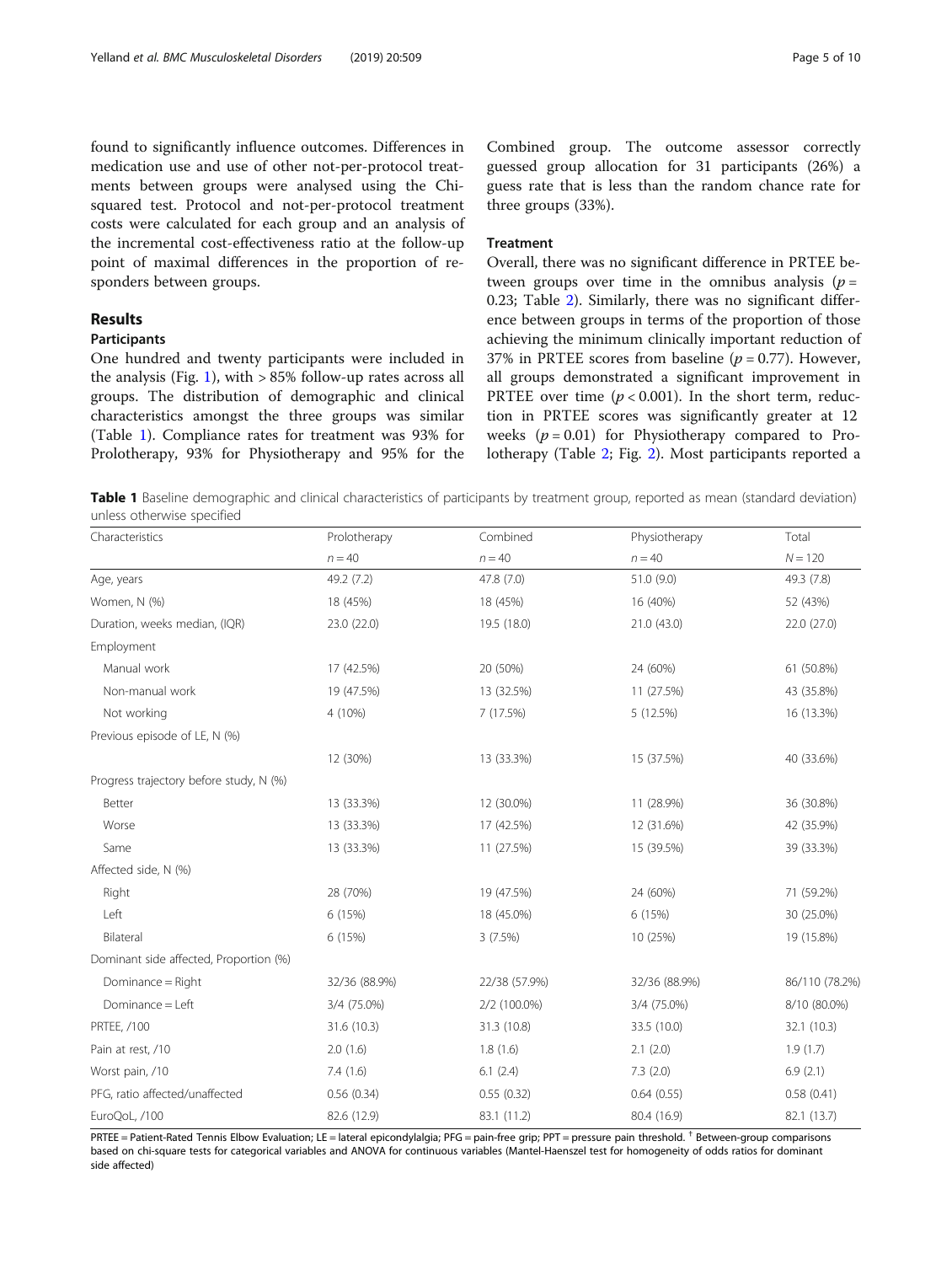<span id="page-5-0"></span>

| Table 2 Effects of Prolotherapy, Physiotherapy, and Combined treatments on primary and secondary outcomes at all time points |  |  |  |  |  |  |
|------------------------------------------------------------------------------------------------------------------------------|--|--|--|--|--|--|
| over 1 year follow-up                                                                                                        |  |  |  |  |  |  |

| Outcome                                                  | Prolotherapy                                                                  | Combined      | Physiotherapy |                             | Combined vs Prolotherapy Physiotherapy vs Prolotherapy Physiotherapy vs Combined |                            |  |
|----------------------------------------------------------|-------------------------------------------------------------------------------|---------------|---------------|-----------------------------|----------------------------------------------------------------------------------|----------------------------|--|
|                                                          | Mean improvement from baseline (95% CI) <sup>+</sup><br>PRTEE, /100 Mean (SD) |               |               |                             |                                                                                  |                            |  |
| 0 weeks                                                  | 31.6 (10.3)                                                                   | 31.3 (10.8)   | 33.5 (10.0)   | $\equiv$                    |                                                                                  |                            |  |
| 6 weeks                                                  | 24.5 (14.6)                                                                   | 18.3 (12.2)   | 19.7 (14.3)   | $5.35 (-1.77, 12.5)$        | $6.31 (-0.83, 13.5)$                                                             | $0.96$ ( $-6.23$ , 8.16)   |  |
| 12 weeks                                                 | 18.2 (13.5)                                                                   | 12.4(10.1)    | 12.2 (12.4)   | $5.21 (-0.99, 11.4)$        | 7.42 (1.51, 13.3)*                                                               | 2.21 (-4.29, 8.70)         |  |
| 26 weeks                                                 | 8.9(8.2)                                                                      | 8.2(10.5)     | 9.3(10.4)     | $-0.11 (-6.21, 5.99)$       | $1.01$ (-4.56, 6.58)                                                             | $1.12$ (-4.99, 7.24)       |  |
| 52 weeks                                                 | 4.9(7.4)                                                                      | 3.9(5.5)      | 4.4(7.0)      | $0.35$ ( $-4.91$ , $5.61$ ) | $2.10 (-3.31, 7.51)$                                                             | $1.75$ (-2.94, 6.45)       |  |
| Pain at rest, /10                                        |                                                                               |               |               |                             |                                                                                  |                            |  |
| 0 weeks                                                  | 2.0(1.6)                                                                      | 1.8(1.5)      | 2.1(2.0)      | $\overline{\phantom{0}}$    |                                                                                  |                            |  |
| 6 weeks                                                  | 1.9(2.0)                                                                      | 1.3(1.9)      | 1.5(1.5)      | $0.4 (-0.7, 1.4)$           | $0.7$ ( $-0.2$ , 1.7)                                                            | $0.4 (-0.6, 1.3)$          |  |
| 12 weeks                                                 | 0.8(1.3)                                                                      | 0.8(1.2)      | 1.0(1.5)      | $-0.3$ $(-1.04, 0.5)$       | $0.0$ ( $-0.8$ , 0.8)                                                            | $0.3$ ( $-0.5$ , 1.0)      |  |
| 26 weeks                                                 | 0.3(0.7)                                                                      | 0.5(1.7)      | 0.8(1.3)      | $-0.4$ $(-1.2, 0.5)$        | $-0.3$ ( $-1.2$ , 0.5)                                                           | $0.1$ (-0.9, 1.0)          |  |
| 52 weeks                                                 | 0.2(0.5)                                                                      | 0.2(0.5)      | 0.2(0.6)      | $-0.2$ ( $-0.9$ , 0.5)      | $0.1$ (-0.6, 0.9)                                                                | $0.3$ ( $-0.4$ , 1.1)      |  |
| Worst pain in the last week, /10                         |                                                                               |               |               |                             |                                                                                  |                            |  |
| 0 weeks                                                  | 7.4(1.6)                                                                      | 6.1(2.4)      | 7.3(2.0)      | $\overline{\phantom{0}}$    |                                                                                  |                            |  |
| 6 weeks                                                  | 5.4(2.2)                                                                      | 3.7(2.3)      | 3.7(2.6)      | $0.2$ (-0.9, 1.4)           | $1.5$ (0.5, 2.6)*                                                                | $1.3$ (0.1, 2.5)*          |  |
| 12 weeks                                                 | 4.0(2.5)                                                                      | 3.0(2.1)      | 2.5(2.6)      | $-0.4$ ( $-1.6$ , 0.8)      | $1.4$ (0.2, 2.6) <sup>*</sup>                                                    | $1.7$ (0.6, 2.9)*          |  |
| 26 weeks                                                 | 2.0(2.0)                                                                      | 2.1(2.1)      | 1.6(2.1)      | $-1.5$ (-2.7, -0.2)*        | $0.2$ (-1.1, 1.5)                                                                | $1.7$ (0.3, 3.0)*          |  |
| 52 weeks                                                 | 1.1(2.0)                                                                      | 0.9(1.6)      | 0.9(1.6)      | $-1.1$ $(-2.3, 0.1)$        | $0.0$ (-1.0, 1.1)                                                                | $1.1$ (0.0, 2.2)*          |  |
|                                                          | PFG, affected/unaffected ratio                                                |               |               |                             |                                                                                  |                            |  |
| 0 weeks                                                  | 0.56(0.34)                                                                    | 0.55(0.32)    | 0.64(0.55)    |                             |                                                                                  |                            |  |
| 6 weeks                                                  | 0.87(0.57)                                                                    | 0.84(0.66)    | 0.80(0.34)    | $-0.03$ $(-0.30, 0.24)$     | $-0.11$ $(-0.37, 0.15)$                                                          | $-0.08$ ( $-0.31$ , 0.15)  |  |
| 12 weeks                                                 | 0.79(0.31)                                                                    | 0.81(0.46)    | 1.00(0.50)    | $0.02$ (-0.16, 0.19)        | $0.12$ (-0.13, 0.37)                                                             | $0.10 (-0.14, 0.34)$       |  |
| 26 weeks                                                 | 0.92(0.23)                                                                    | 0.89(0.39)    | 1.03(0.35)    | $-0.03$ ( $-0.22$ , 0.17)   | $0.03$ ( $-0.22$ , 0.27)                                                         | $0.05$ ( $-0.20, 0.31$ )   |  |
| 52 weeks                                                 | 1.01(0.16)                                                                    | 0.96(0.23)    | 1.05(0.25)    | $-0.05$ ( $-0.21$ , 0.12)   | $-0.05$ ( $-0.27, 0.18$ )                                                        | $-0.002$ ( $-0.22$ , 0.22) |  |
| EuroQoL, /100                                            |                                                                               |               |               |                             |                                                                                  |                            |  |
| 0 weeks                                                  | 82.7 (12.9)                                                                   | 83.1 (11.2)   | 80.4 (16.9)   | $\overline{\phantom{0}}$    |                                                                                  |                            |  |
| 6 weeks                                                  | 80.6 (11.8)                                                                   | 83.0 (11.6)   | 83.9 (13.4)   | $1.6$ (-5.5, 8.6)           | $4.9$ ( $-4.2$ , 14.0)                                                           | $3.3$ (-5.3, 11.9)         |  |
| 12 weeks                                                 | 83.1 (9.9)                                                                    | 86.2 (8.9)    | 85.9 (13.6)   | $2.4 (-4.1, 8.8)$           | $4.9$ ( $-3.8$ , 13.6)                                                           | $2.5$ (-5.7, 10.8)         |  |
| 26 weeks                                                 | 86.3 (12.1)                                                                   | 87.8 (8.9)    | 87.2 (12.7)   | $0.9$ (-6.5, 8.4)           | $2.6$ ( $-7.1$ , 12.3)                                                           | $1.7$ ( $-7.1$ , 10.5)     |  |
| 52 weeks                                                 | 88.5 (9.3)                                                                    | 86.9 (11.3)   | 85.3 (17.3)   | $-2.4$ ( $-9.1$ , 4.3)      | $-1.2$ ( $-11.6$ , 9.3)                                                          | $1.2$ (-8.7, 11.2)         |  |
| Success, number of events/total sample size (percentage) |                                                                               |               |               |                             | RR (95% CI) <sup>‡</sup>                                                         |                            |  |
| 6 weeks                                                  | 4/22 (18.2%)                                                                  | 8/26 (30.8%)  | 10/26 (38.5%) | 1.69(0.59, 4.87)            | 2.12 (0.77, 5.81)                                                                | 1.25(0.59, 2.66)           |  |
| 12 weeks                                                 | 13/28 (46.4%)                                                                 | 19/35 (54.3%) | 19/33 (57.6%) | 1.17 (0.71, 1.93)           | 1.24 (0.76, 2.03)                                                                | 1.06 (0.70, 1.62)          |  |
| 26 weeks                                                 | 26/36 (72.2%)                                                                 | 27/35 (77.1%) | 25/34 (73.5%) | $1.07$ $(0.81, 1.40)$       | $1.02$ (0.77, 1.36)                                                              | 0.95(0.73, 1.25)           |  |
| 52 weeks                                                 | 32/35 (91.4%)                                                                 | 31/33 (93.9%) | 28/34 (82.4%) | $1.03$ $(0.90, 1.17)$       | $0.90$ $(0.75, 1.09)$                                                            | $0.88$ $(0.73, 1.05)$      |  |
| (percentage)                                             | Recurrence, number of events/total sample size                                |               |               |                             | RR (95% CI) <sup><math>\triangle</math></sup>                                    |                            |  |
| 12 weeks                                                 | 4/26 (15.4%)                                                                  | 8/30 (26.7%)  | 6/30 (20.0%)  | 1.73 (0.59, 5.10)           | 1.30(0.41, 4.11)                                                                 | $0.75$ $(0.30, 1.90)$      |  |
| 26 weeks                                                 | 5/32 (15.6%)                                                                  | 9/35 (25.7%)  | 6/34 (17.6%)  | 1.65 (0.62, 4.40)           | 1.13(0.38, 3.34)                                                                 | $0.69$ $(0.27, 1.72)$      |  |
| 52 weeks                                                 | 5/34 (14.7%)                                                                  | 10/32 (31.3%) | 8/34 (23.5%)  | 2.13 (0.82, 5.54)           | 1.60 (0.58, 4.40)                                                                | $0.75$ (0.34, 1.67)        |  |

Combined = prolotherapy+physiotherapy; Success = completely recovered or much improved on the global rating of change scale; PFG = pain-free grip; PRTEE = Patient-Rated Tennis Elbow Evaluation; RR = relative risk; CI = confidence interval; SD = standard deviation

 $^*$  p < 0.05;  $^\dagger$  between-group comparisons data from GEE analyses with positive results in favour of the first group;  $^*$  RR > 1.0 favours the first group;  $^{\Delta}$  RR < 1.0 favours the first group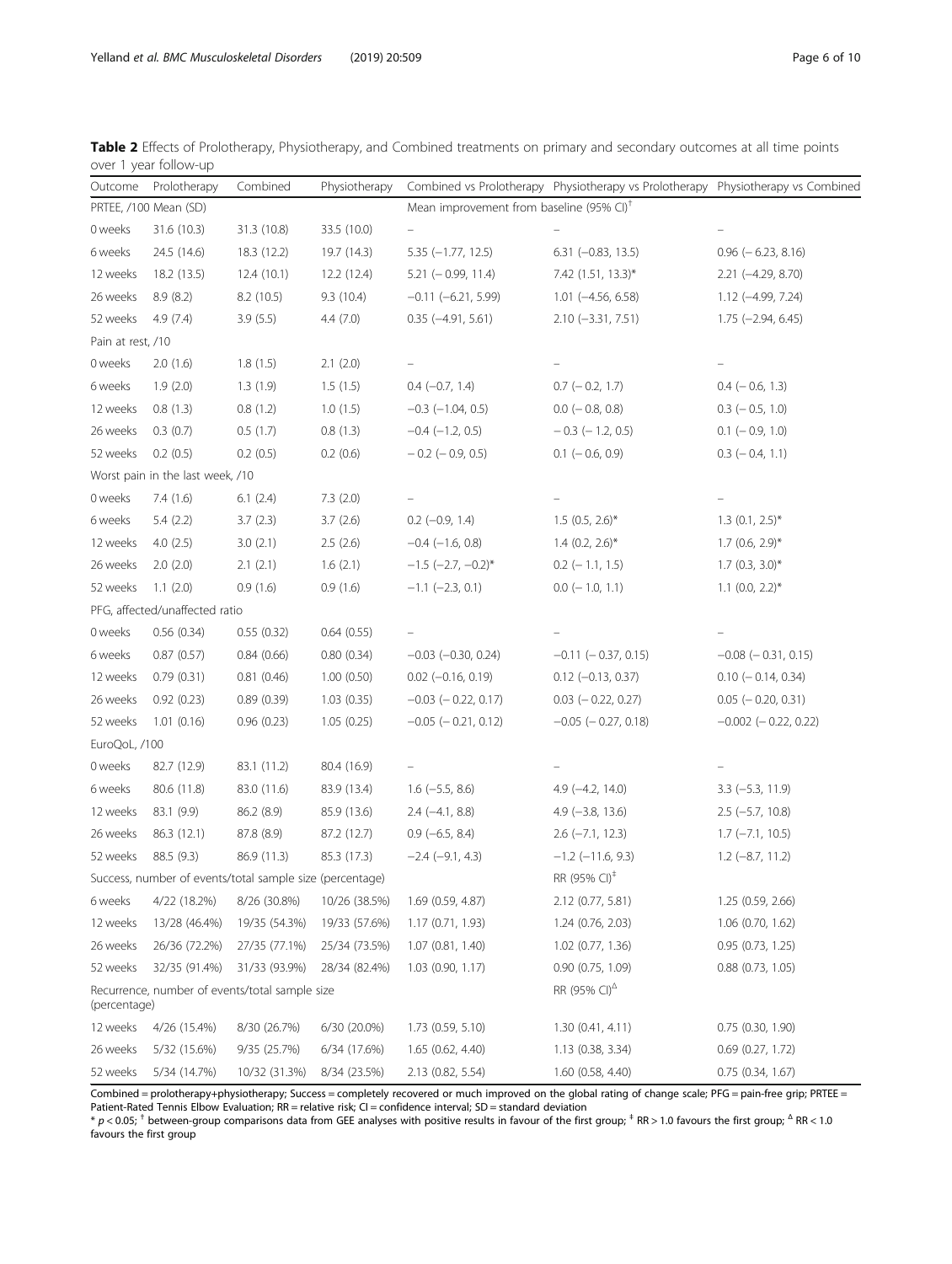<span id="page-6-0"></span>

successful outcome at 26 and 52 weeks' follow up, but there were no significant differences between groups at either time point (Table [2\)](#page-5-0).

In terms of secondary outcomes, there were no significant differences between groups over time for any of the outcomes. However, self-reported worst pain  $(p < 0.001)$ , PFG  $(p < 0.001)$  and EuroQol  $(p = 0.002)$ significantly improved over time in all three groups. In general, the Combined treatment led to more pain compared to other treatments. For reported worst pain, mean improvement was significant in Physiotherapy versus Combined treatments at all time points (e.g., mean improvement at 12 weeks = 1.74; 95% CI: 0.55 to 2.93;  $p = 0.004$ ) or versus Prolotherapy within 12 weeks from baseline (e.g., mean improvement at 12 weeks = 1.37; 95% CI: 0.17 to 2.56;  $p = 0.03$ ) (Table [2\)](#page-5-0).

There were no significant differences between groups in the use of not-per-protocol treatments ( $p =$ 0.999), or frequency of use of any pain medication (None,  $1-3$  days/week,  $4-7$  days/week;  $p = 0.847$ ) over the course of the trial. There were no significant adverse events in the Physiotherapy group. In the Prolotherapy group, one participant developed neuropraxia of the posterior interosseous nerve after the 4th treatment. This resolved over 3 months. Another participant developed painful bruising throughout the forearm after the 2nd treatment, which settled over 2 weeks.

Overall, the recurrence in elbow symptoms for all those assessed at 52 weeks was 23% with no significant difference in the recurrence rate between groups at any time (12, 26, 52 weeks:  $p = 0.98$ ; Table [2\)](#page-5-0).

## Predictors of response

A prespecified subgroup analysis of the success rates at 12 weeks follow-up was performed to look for any predictors of response amongst demographic or clinical variables. No difference in success rates was found, with and without adjustment for treatment groups, side affected, type of work (manual/non-manual/not working), perceived cause (extrinsic/intrinsic), or recurrence at 26 or 52 weeks. At 6- and 12-weeks follow up, adequate compliance with the exercise program was reported by 68 and 40% of the Physiotherapy group, and 63 and 48% of the Combined group, respectively. There were no significant differences in the proportions of success at 12 weeks or the risk of relapse at 52 weeks when comparing adequate with inadequate compliance.

## Economic analysis

In Australian dollars, a course of prolotherapy treatment was estimated to cost \$495 for both unilateral cases and \$631 for bilateral cases. A course of physiotherapy cost \$415 and \$475 for unilateral and bilateral cases respectively. Combined treatment cost \$815 and \$1011 per course for unilateral and bilateral cases, respectively. The average non-protocol treatment costs in the Prolotherapy group were \$3, compared with \$59 in the Physiotherapy group and \$6 for the Combined group. This difference was not statistically significant and was mostly due to large costs incurred by a single trial participant in the Physiotherapy group.

## **Discussion**

This RCT, comparing dextrose prolotherapy, a physiotherapy program of manual therapy and exercise, and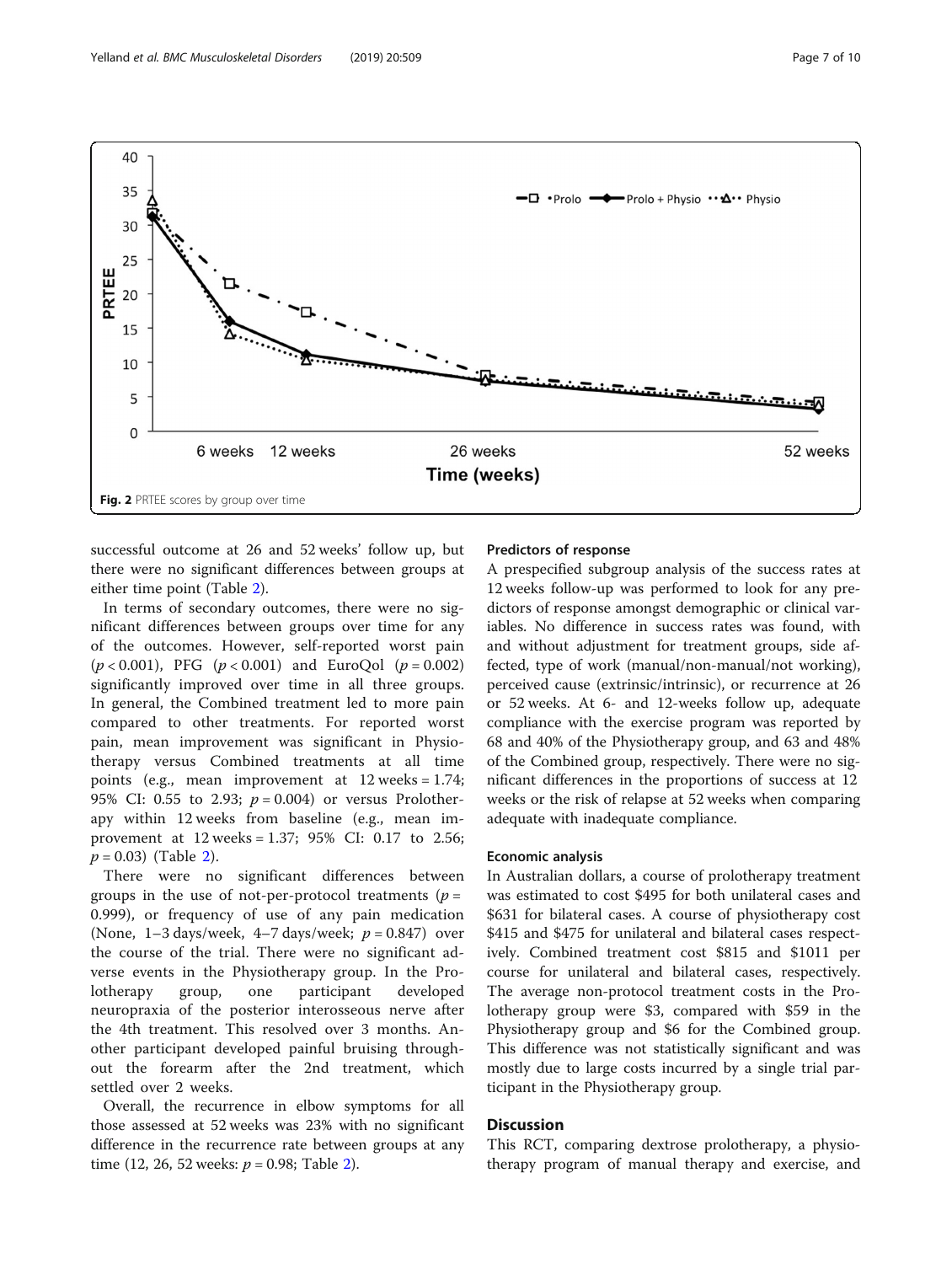the two combined for adults with LE, found no difference between groups for the primary outcomes at shortand long-term follow-up. There were consistent and significant improvements in PRTEE scores from baseline at each follow-up time point for all groups. Without a placebo/control group, the attributable effect for each treatment over natural history is unknown. However, it can be estimated by comparison with other studies comparing these treatments with placebo or minimal intervention groups.

For prolotherapy, outcomes in the current study are consistent with a pilot level study in participants with LE whose baseline characteristics were of slightly greater severity and duration [\[7](#page-9-0)]. Using a similar intervention delivered under ultrasound guidance with an identical injectant, the PRTEE outcomes for prolotherapy were significantly better than for a control group at 8 and 16 weeks, and were less than the improvements in PRTEE seen in the current study at 6, 12 and 26 weeks. Our findings are also consistent with a second pilot level study which compared prolotherapy to normal saline [[8\]](#page-9-0), though direct comparison is again limited because the participants in that pilot study had more severe symptoms at baseline and the prolotherapy solution contained sodium morrhuate in addition to dextrose, which may have a different mechanism of action [[8\]](#page-9-0).

In terms of physiotherapy, two previous RCTs [[4,](#page-8-0) [5](#page-8-0)] have investigated the effects of a physiotherapy intervention identical to the one used in this current study, except for the dose (8 treatment sessions in the previous studies versus 4 treatment sessions in the current study). While the baseline demographic and clinical characteristics were similar between all three studies, the number of participants in the physiotherapy groups who achieved a successful outcome at 12 weeks were significantly greater in the previous studies (Bisset et al. 65%, Coombes et al. 73%) compared to our success rate (47%), with a RR of 2.3 (95% CI 1.3 to 4.1) [[4\]](#page-8-0) and 2.0  $(95\% \text{ CI } 1.1 \text{ to } 3.5)$  [\[5\]](#page-8-0), respectively. This suggests that the number of treatment sessions may substantially influence treatment effects for physiotherapy, with a greater treatment effect likely with an increased number of treatment sessions. Further meta-analysis or pooling of individual patient data across studies may be warranted, in order to further explore the dosage effects associated with physiotherapy treatment.

The pattern of recovery identified in the current study suggests that physiotherapy may offer more rapid improvement over prolotherapy. Alternatively, the more rapid improvement seen in the physiotherapy group may reflect the more compressed treatment schedule (i.e., weekly treatment sessions in physiotherapy compared to 4-weekly sessions in prolotherapy). Importantly, the combined treatment did not improve outcomes beyond

that of prolotherapy or physiotherapy alone. This is the first study to compare dextrose prolotherapy to physiotherapy, and the first to compare either one to a combined therapy.

The results of this study are strengthened by the robust study design, including successful blinding of the outcome assessor, concealed allocation of participants, the minimal number of drop outs, and the intention-totreat analyses. The main limitation is the lack of a control or placebo group, particularly as previous studies have reported up to 93% success at 52 weeks' follow-up for participants in a wait-and-see or placebo injection group [\[5](#page-8-0), [6](#page-8-0)]. Using control/placebo group data extracted from previous RCTs with similar populations [\[5](#page-8-0), [6](#page-8-0)], meta-analyses of success rates revealed no significant difference between placebo injection and prolotherapy in the short term (4 to 6 weeks: RR 1.86, 95%CI 0.52 to 6.74), but a significant difference between placebo injection and physiotherapy (RR 3.94, 95%CI 1.38 to 11.27) [[5,](#page-8-0) [6\]](#page-8-0). Similar findings occurred at 12 weeks' follow-up: RR (95% CI) 1.59 (0.85 to 2.95) and 1.97 (1.13 to 3.44) for prolotherapy and physiotherapy, respectively, compared to placebo injection [[5,](#page-8-0) [6](#page-8-0)]. These findings are consistent with previous work  $\begin{bmatrix} 5 & 6 \end{bmatrix}$  that found that physiotherapy was superior to placebo/control in the short-term.

Another limitation is that 18% of the total study participants had a symptom duration of < 12 weeks at enrolment. This subgroup of participants with a shorter duration of elbow pain may exhibit a more favourable natural history response, or may respond differently to the different treatments in this study. In clinical practice, prolotherapy injections are often a treatment of choice for more chronic conditions when more conservative treatments have failed [\[25](#page-9-0)]. Individuals with recalcitrant LE may benefit more from prolotherapy compared to other treatments. Nonetheless, a post hoc subgroup analysis excluding participants with symptoms for < 12 weeks showed the same conclusions of no significant Group effect for PRTEE ( $p = 0.24$ ), with all three groups showing a significant improvement in PRTEE over time  $(p < 0.001)$ . Future research should consider stratifying individuals based on the duration and severity of condition at baseline.

The results may have been biased by differential use of medications and non-protocol treatments between groups. However, such treatments were used by a small minority in all groups and adjustment for differences between groups made no difference to response rates and conclusions.

Our study was limited in its power to detect small differences between treatments and in the predictors of response. Our sample size of 40 per group was calculated on detecting a minimum clinically important difference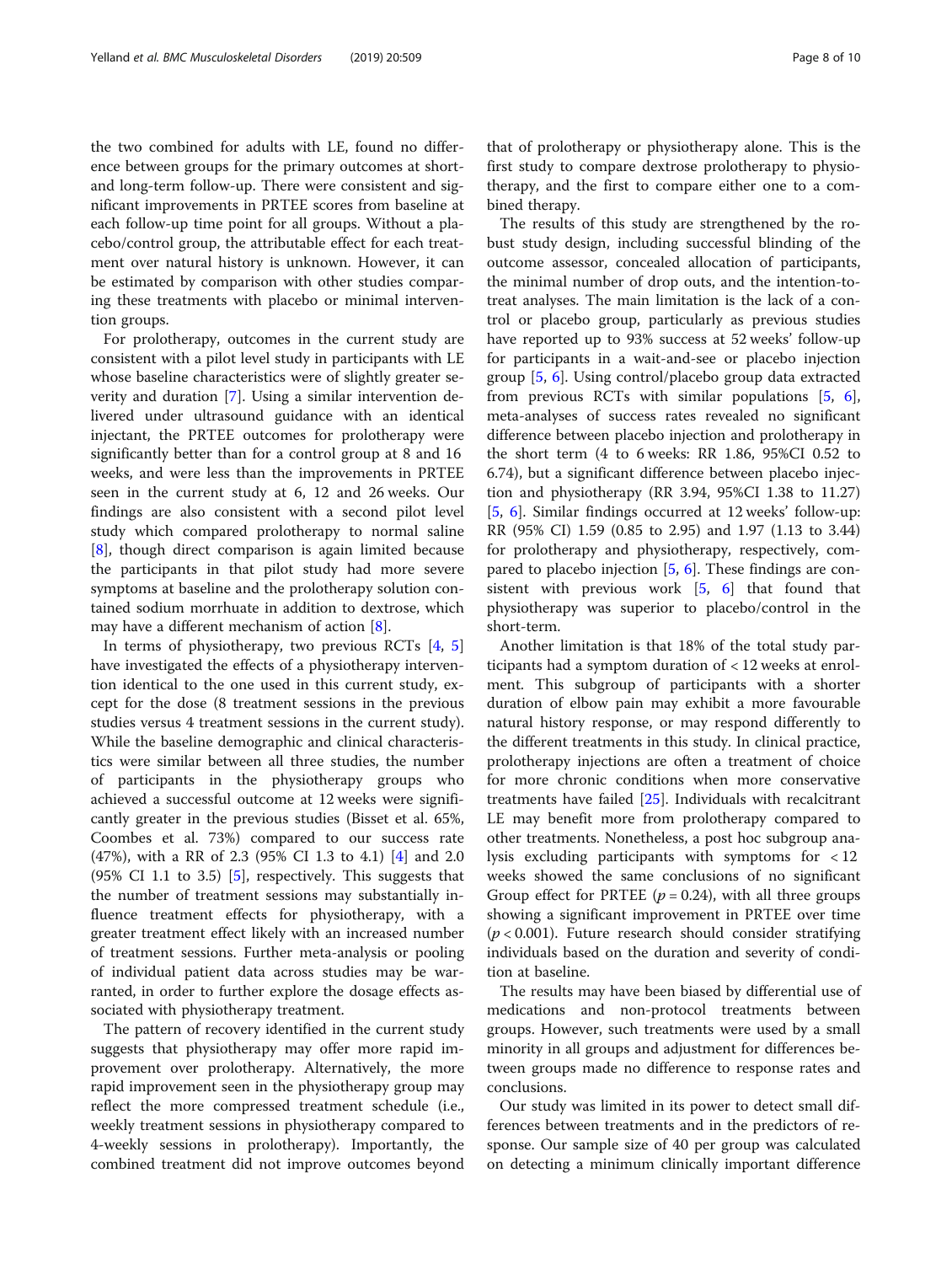## <span id="page-8-0"></span>in PRTEE outcomes of 13/100, a conservative difference based on a past trial of LE [[11\]](#page-9-0). This setting ensures that any significant differences between groups identified are of clinical importance. Indeed, relative performance of treatments was assessed and reported in terms of the relative effect sizes, not by the statistically significance alone.

The mechanism of prolotherapy in overuse tendinopathy such as LE is unclear and likely multifactorial. Hypertonic dextrose is hypothesised to stimulate healing of chronically injured connective tissue [\[9](#page-9-0)]. In vivo studies have reported increased inflammatory markers [[26](#page-9-0)] and significantly enlarged cross-sectional area in animal models with medial collateral ligament [\[27\]](#page-9-0) and carpal tunnel pathology [\[28](#page-9-0)]. In addition to dextrose-specific effects, needle trauma and tissue-specific volume effects have also been documented [\[29](#page-9-0)]. Prolotherapy mechanisms may also include stimulation of growth factor release favouring soft tissue healing [\[30](#page-9-0)–[32\]](#page-9-0). A recent systematic review and RCT found that structural characteristics in tendons including lateral elbow tendinopathy, are not correlated with clinical severity, and that other mechanisms may explain changes in pain and function associated with tendinopathy [\[33,](#page-9-0) [34\]](#page-9-0). Glucose injections may have a pain-specific neural effect as was suggested in an RCT showing significant and sustained benefit of perineural injections with 5% glucose over saline injections in carpal tunnel syndrome [[35\]](#page-9-0). Given that sensorimotor changes have been consistently demonstrated in LE [\[36,](#page-9-0) [37](#page-9-0)], research into perineural injections of the radial nerve and its branches may be worth pursuing. This study, while not definitive, offers new information about the comparative effectiveness of physiotherapy and prolotherapy in a cohort of patients with predominantly chronic LE; each may be equally effective for LE, but it is not clear how much they influence the natural history of the condition. Using both treatments together seems no better than each used alone. For physiotherapy, a compressed treatment schedule may hasten recovery and other research suggests more treatment sessions may increase early success rates. The role of prolotherapy for patients with more chronic LE refractory to other treatments, reflective of its usual application in clinical practice, warrants further investigation.

## Conclusion

Four sessions of prolotherapy injections or four sessions of physiotherapy both improved pain and function over 52 weeks in people with LE, with no significant difference between groups. Combining these treatments did not further improve outcomes in LE, so single modality treatments (prolotherapy or physiotherapy) are recommended to minimise cost.

#### Abbreviations

ANOVA: Analysis of variance; CI: Confidence interval; GEE: General estimating equation; GIC: Global impression of change; LE: Lateral epicondylalgia; MCAR: Missing completely at random; MWM: Mobilisation-with-Movement; PFG: Pain-free grip; PPT: Pressure pain threshold; PRTEE: Patient-Rated Tennis Elbow Evaluation; RCT: Randomised control trial; RR: Relative risk; SD: Standard deviation; USA: United States of America

#### Acknowledgements

Marnie Ryan for her role as project manager for the duration of participant recruitment and the data collection phase; study participants for volunteering their time; Jennifer Whitty for advising on the health economics aspects of data collection.

#### Authors' contributions

MY, LB, DR and SN conceived the research question and developed the study protocol; MY, LB, DR, SN and MR developed the ethics application; MR and NM collected data, SN performed the data analyses; DV led the economic evaluation; all authors interpreted the data and contributed to the write-up of the manuscript; all authors have read and approve the final manuscript.

#### Funding

Griffith Health Institute, Griffith University; Australasian Faculty of Musculoskeletal Medicine Grant; Australian Association of Musculoskeletal Medicine Grant; Hackett-Hemwall Foundation. No funding body played any role in the design of the study, data collection, analyses, interpretation of the date or writing of the manuscript.

#### Availability of data and materials

Data and material related to this study is available from the corresponding author on request.

#### Ethics approval and consent to participate

Ethical approval was obtained from the local university Human Research Ethics Committee (PES/11/12/HREC). Volunteers meeting eligibility criteria gave informed written consent prior to enrolment by the trial administrator.

#### Consent for publication

N/A

#### Competing interests

The authors declare that they have no competing interests.

#### Author details

<sup>1</sup>Menzies Health Institute Queensland, Griffith University, Gold Coast Queensland 4222, Australia. <sup>2</sup>School of Medicine and Public Health University of Wisconsin, Madison, USA. <sup>3</sup>School of Allied Health Sciences, Griffith University, Gold Coast, Queensland, Australia. <sup>4</sup>Simon Fraser University, Burnaby, British Columbia, Canada. <sup>5</sup>School of Medicine, Griffith University, Gold Coast, Queensland, Australia.

## Received: 20 September 2019 Accepted: 22 October 2019 Published online: 03 November 2019

#### References

- 1. Riley G. Tendinopathy-from basic science to treatment. Nat Clin Pract Rheumatol. 2007;4(2):82–9.
- 2. Cyriax J. The pathology and treatment of tennis elbow. J Bone Joint Surg. 1936;18:921–40.
- 3. Coonrad R, Hooper W. Tennis elbow: its course, natural history, conservative and surgical management. J Bone Joint Surg (Am Vol). 1973;55:1177–82.
- 4. Nirschl R, Pettrone F. Tennis elbow: the surgical treatment of lateral epicondylitis. J Bone Joint Surg (Am Vol). 1979;61-A(6):832–9.
- 5. Bisset L, Beller E, Jull G, Brooks P, Darnell R, Vicenzino B. Mobilisation with movement and exercise, corticosteroid injection, or wait and see for tennis elbow: randomised trial. Br Med J. 2006;333:939–41.
- 6. Coombes B, Bisset L, Brooks P, Khan A, Vicenzino B. Effect of corticosteroid injection, physiotherapy, or both on clinical outcomes in patients with unilateral lateral epicondylalgia: a randomized controlled trial. JAMA. 2013; 309(5):461–9.